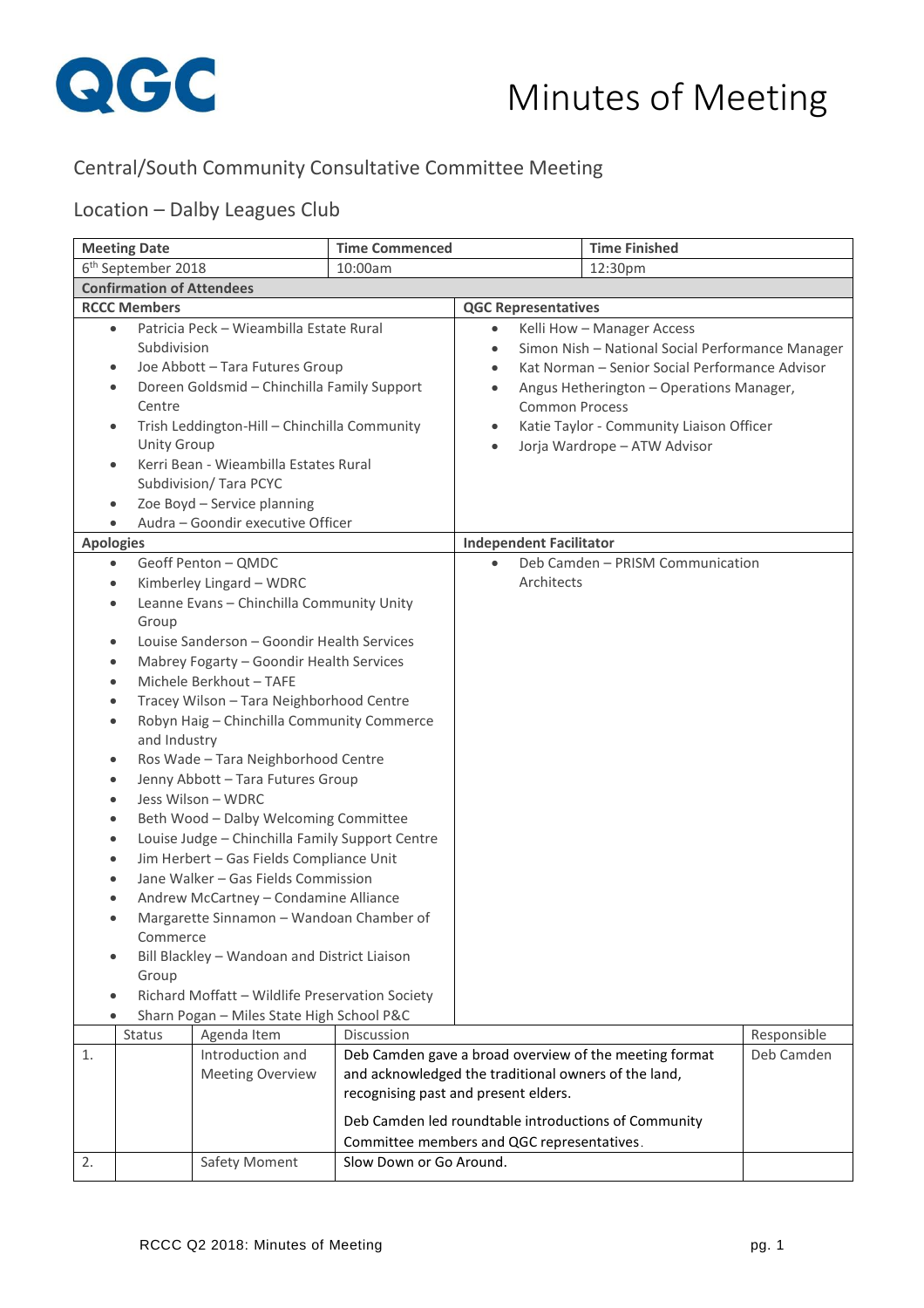|    |             |                               | August saw the launch of Shell QGC's community awareness<br>campaign about our vehicles being fitted with speed<br>monitoring stickers - 'Caution: GPS speed monitored vehicle'                                                                                                                                                                                                                                                                                                                                                                 |                                      |
|----|-------------|-------------------------------|-------------------------------------------------------------------------------------------------------------------------------------------------------------------------------------------------------------------------------------------------------------------------------------------------------------------------------------------------------------------------------------------------------------------------------------------------------------------------------------------------------------------------------------------------|--------------------------------------|
| 3. |             | Adoption of<br><b>Minutes</b> | Deb Camden asked the committee to formally consider the<br>minutes of the Joint Community Consultative Committee<br>Meeting held in June 2018 and asked for suggested changes.                                                                                                                                                                                                                                                                                                                                                                  | Deb Camden                           |
|    |             |                               | Joint Community Consultative Committee minutes were<br>adopted by all parties.                                                                                                                                                                                                                                                                                                                                                                                                                                                                  |                                      |
| 4. |             | <b>Previous Actions</b>       | Katie Taylor provided an update on the previous action items<br>from the Joint RCCC Q2 meeting                                                                                                                                                                                                                                                                                                                                                                                                                                                  | Katie Taylor                         |
|    | <b>OPEN</b> | <b>ACTION</b>                 | QGC to check with WDRC and committee members before<br>locking in World Science Festival dates.<br>Ongoing - dates for the 2019 World Science are due to be<br>reviewed Q3 2018.                                                                                                                                                                                                                                                                                                                                                                | Katie<br>Taylor/Cheryl<br>Henningsen |
|    | <b>OPEN</b> | <b>ACTION</b>                 | QGC to provide non-technical Ground Water summary at Q2<br>RCCC.<br>To be included in the Q4 Joint Committee Meeting.                                                                                                                                                                                                                                                                                                                                                                                                                           | Patrick<br>McKelvey                  |
|    | CLOSED      | <b>ACTION</b>                 | RPAS Tour - Katie to send out dates for tour<br>RPAS tour proposal to be voted upon at the end of the meeting.<br>To be included in agenda at Q4 RCCC meeting.                                                                                                                                                                                                                                                                                                                                                                                  | Katie<br>Taylor/Cheryl<br>Henningsen |
|    | CLOSED      | <b>ACTION</b>                 | Katie to investigate whether QGC can post bulletin/email<br>blasts on Community Facebook forums.<br>QGC can and currently does post the bulletin on the QGC<br>Facebook page but will begin to post the email blasts on there.<br>For Community Facebook forums we are unable to post to<br>those currently due to negativity of comments arising in the<br>past, groups have rejected anything relation to CSG.                                                                                                                                | Katie Taylor                         |
|    | CLOSED      | <b>ACTION</b>                 | Ashlea to work with Murilla Community Centre to start<br>advertising QGC updates on a monthly basis in the community<br>newsletter and provide the update for other Northern<br>newsletters as well.<br>QGC started advertising in the Murilla Community Newsletter<br>from April 2018 and will continue to December 2018. WOW<br>Newsletter advertising commenced in September and will<br>continue to December 2018.                                                                                                                          | Cheryl<br>Henningsen                 |
|    | <b>OPEN</b> | <b>ACTION</b>                 | Carlie to provide a list of potential procurement opportunities<br>currently not available in the Western Downs Region to Jodie<br>Taylor.<br>The list has been provided to council and Chamber of<br>commerce members who attended our local content briefing in<br>April 2018.<br>List has also been emailed to Jodie Taylor since last RCCC.<br>We can distribute a copy of the Local Content briefing to RCCC<br>members if interested.<br>Jodie Taylor advised that information received was spend only<br>and not upcoming opportunities. | Cheryl<br>Henningsen                 |
|    | CLOSED      | <b>ACTION</b>                 | Carlie to provide QGC GPA target for percentage of local living<br>employees at the Q2 RCCC Meeting                                                                                                                                                                                                                                                                                                                                                                                                                                             | Carlie Watson                        |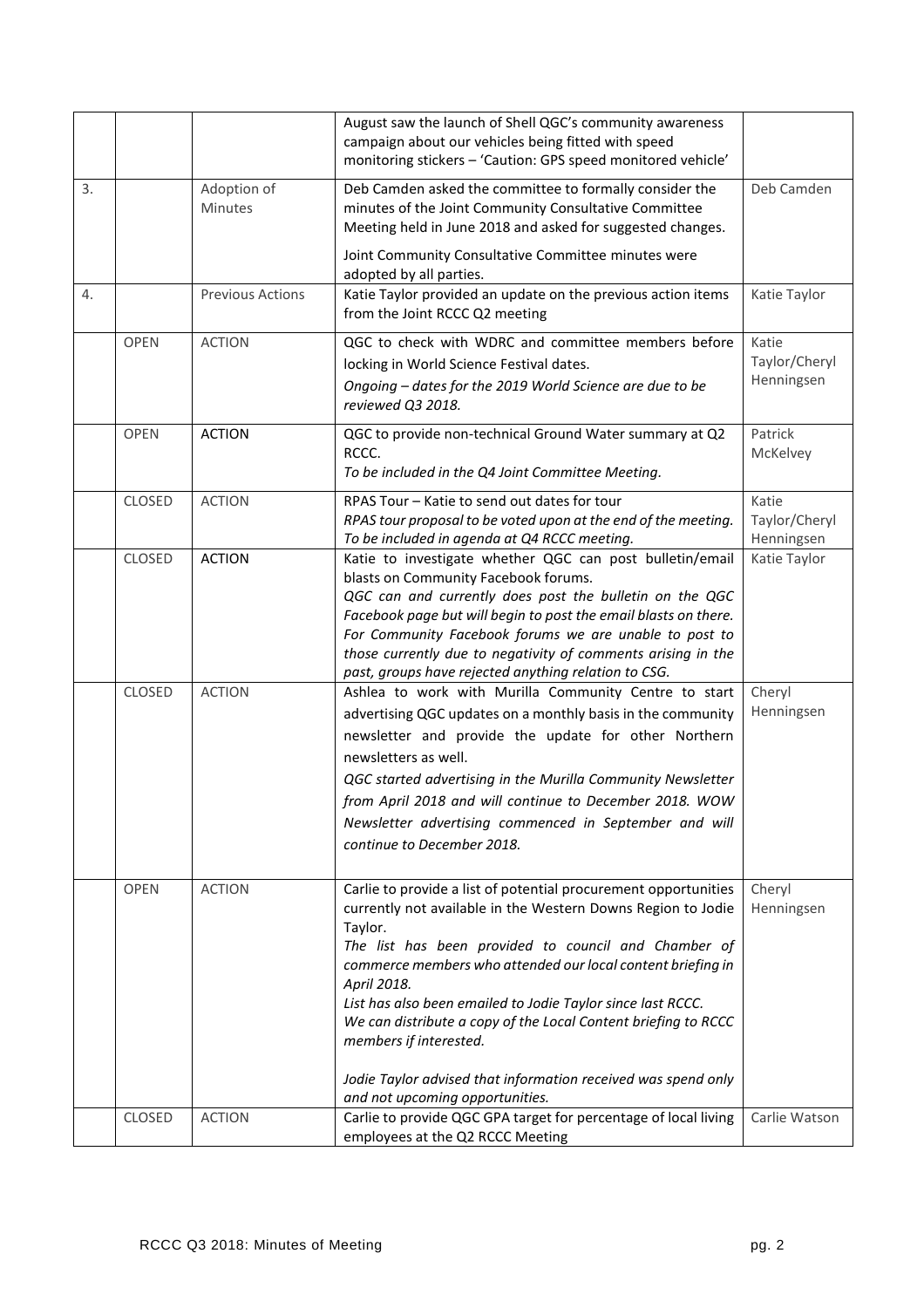|               |               | We do not have a public target for our local recruitment but                  |              |
|---------------|---------------|-------------------------------------------------------------------------------|--------------|
|               |               | are working to increase the percentage of people living locally<br>over time. |              |
|               |               | We have heard you wanted more opportunities for people to                     |              |
|               |               | live locally.                                                                 |              |
|               |               | One way we do this is through our Apprenticeship and                          |              |
|               |               | traineeship intake.                                                           |              |
|               |               | We also have a local living allowance as an incentive for                     |              |
|               |               | employees who live locally.                                                   |              |
|               |               | We produce a quarterly circular to encourage local applicants                 |              |
|               |               | to jobs in our supply chain and have a local advertising                      |              |
|               |               | campaign for our direct jobs.                                                 |              |
|               |               | As you'll hear in our Social Investment section, we are looking               |              |
|               |               | at implementing new ways to encourage people to live locally                  |              |
|               |               | and welcome them to live in our communities, such as through                  |              |
|               |               | welcome packs with WDRC.                                                      |              |
| CLOSED        | <b>ACTION</b> | Katie to confirm when QGC Community Fund application                          | Katie Taylor |
|               |               | forms will be uploaded onto Shell website and once uploaded,                  |              |
|               |               | email to RCCC members.                                                        |              |
|               |               | Email sent to RCCC members Aug 18                                             |              |
| <b>CLOSED</b> | <b>ACTION</b> | Adam Bray/Cheryl Henningsen to discuss 2018 Naidoc                            | Adam Bray/   |
|               |               | celebrations with relevant RCCC members.                                      | Cheryl       |
|               |               | Funding provided for NAIDOC activities held at Wandoan SS. 3                  | Henningsen   |
|               |               | staff from Woleebee, 2 Land and 1 Communities team                            |              |
|               |               | members attended on day. BBQ lunch provided for students                      |              |
|               |               | and teachers.                                                                 |              |
|               |               |                                                                               |              |
|               |               |                                                                               |              |
| CLOSED        | <b>ACTION</b> | QGC to raise issue of rubbish being left along Giligulgul Road                | Angus        |
|               |               | in Guluguba at upcoming toolbox meetings.                                     | Hetherington |
|               |               | Litter poster distributed via Switch on Minutes Friday 22/6/18                |              |
|               |               | for discussion at toolboxes.                                                  |              |
| CLOSED        | <b>ACTION</b> | Kelli How to investigate whether Giligulgul Road is an                        | Kelli How    |
|               |               | approved QGC road.                                                            |              |
|               |               | Giligulgul Road is unsealed and is 26.5km long.                               |              |
|               |               | The 17.9km section of Giligulgul Road heading west from the                   |              |
|               |               | Leichardt Highway has a load restriction of 5 tonne in place.                 |              |
|               |               | This load restriction requires vehicles greater than 5 tonne in               |              |
|               |               | mass to obtain a permit from Western Downs Regional Council                   |              |
|               |               |                                                                               |              |
|               |               | prior to using the road.                                                      |              |
|               |               | The section of road is not approved for light vehicle use without             |              |
|               |               | sperate notification i.e. light vehicles must be heading to work              |              |
|               |               | site that can only be accessed via the section of Giligulgul Road.            |              |
|               |               | This approach allows access to existing QGC assets adjacent to                |              |
|               |               | the road but does not allow access between the Leichardt and                  |              |
|               |               | Jackson Wandoan Roads (short cut to Woleebee Creek)                           |              |
|               |               | The 6.4km section of Giligulgul Road heading east from the                    |              |
|               |               | Jackson Wandoan Road joins to Fosters and Hansens roads.                      |              |
|               |               | These road sections are approved for pipeline access.                         |              |
|               |               | There are no operational wells which are accessed from                        |              |
|               |               | Giligulgul Road.                                                              |              |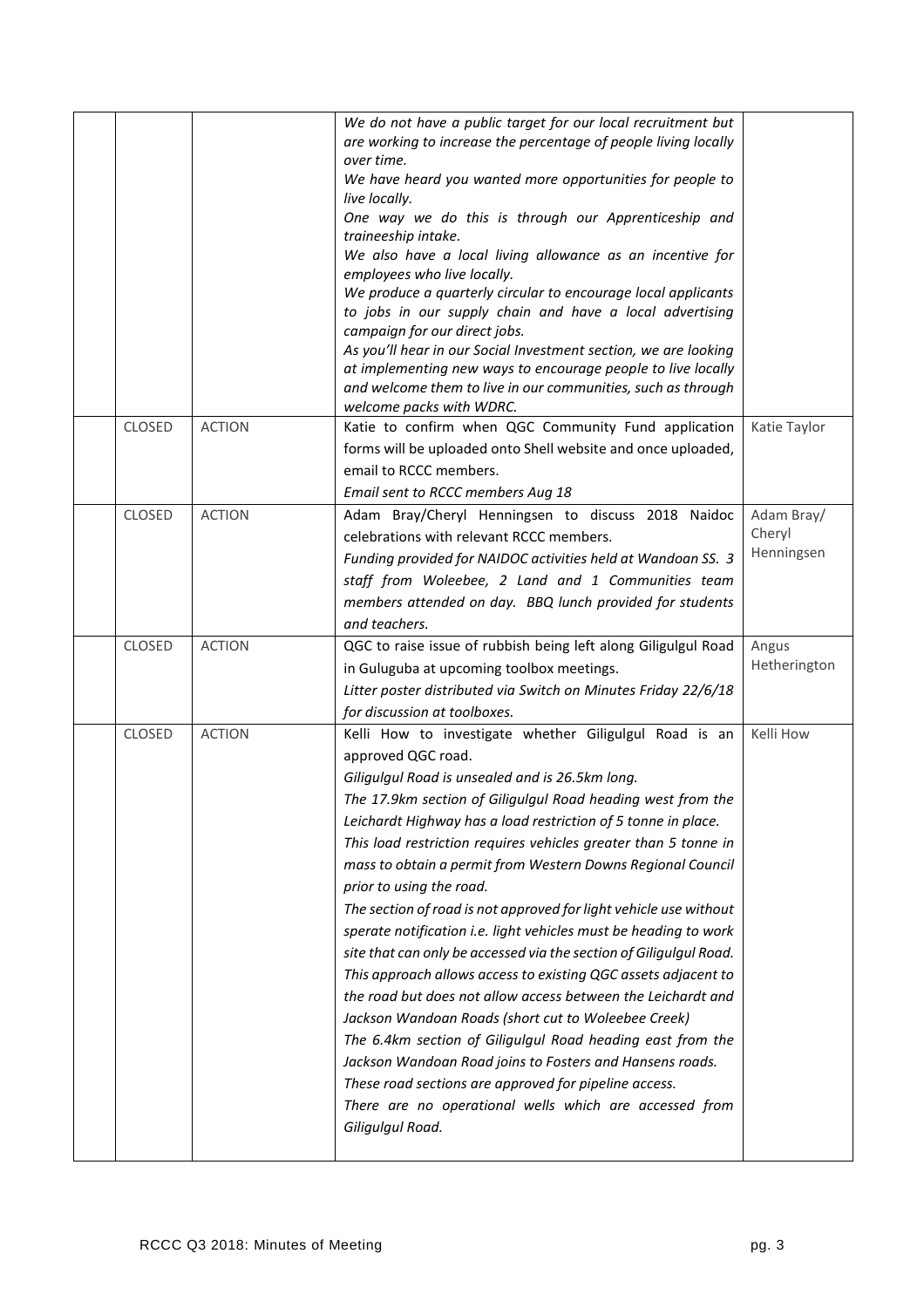|    |               |                       | Weidons Rd<br>Paradise<br>Alex.<br><b>DOWNS</b><br><b>Approved for Pipeline</b><br>indown Rd Heavy<br>hicles maximum<br>Il other uses requir<br>eed of 80 km/hr<br>Fosters R<br>adveration<br>ansons Rd<br><b><i><u>Ipproved</u></i></b> for Pipeline<br>All other uses require<br>Giligulgul Rd<br>Carla<br>Approved for Pipeline Inspections only<br>All other uses require WDRC Permit<br>Nandoan Rd<br>Peets<br>light vehicles only<br>tris Rd |                                       |
|----|---------------|-----------------------|----------------------------------------------------------------------------------------------------------------------------------------------------------------------------------------------------------------------------------------------------------------------------------------------------------------------------------------------------------------------------------------------------------------------------------------------------|---------------------------------------|
|    | <b>CLOSED</b> | <b>ACTION</b>         | Cheryl to discuss potential health representation options for<br>the North with Cecilia Donohoe.<br>Meeting held with Cecilia and new Wandoan nurse, Deepa.<br>Phone conversation held with Marie Steinberg (DON Miles).<br>Both Marie & Deepa to be included as RCCC representatives.                                                                                                                                                             | Cheryl<br>Henningsen                  |
|    | <b>CLOSED</b> | <b>ACTION</b>         | QGC to arrange private, more targeted information session for<br>residents of the Golden Downs Estate. Potential to coincide<br>this session with upcoming Wieambilla Drop in Session at the<br>end of July.<br>Targeted engagement has taken place with residents on the<br>3rd and 4th September. We look to expand on these are we<br>plan the drop-in sessions for the end of the year.                                                        | Katie Taylor                          |
|    | CLOSED        | <b>ACTION</b>         | Kelli to investigate and Land and Social Performance teams to<br>look at other avenues for notification of flaring activities etc.<br>QGC are notifying stakeholders within a 10km radius with our<br>Stakeholder Engagement Plans, along with this Email blasts<br>are sent out to the broader community and stakeholders.<br>Notifications are being provided, we need your support to get<br>people signed up to the email blast system.        | Kelli How                             |
|    | CLOSED        | <b>ACTION</b>         | Katie/Cheryl to arrange Business Navigator attendance for Q2<br><b>RCCC</b> meetings<br>Arranged for Dec RCCC, update on program and Pitch<br>Challenge results                                                                                                                                                                                                                                                                                    | Katie Taylor/<br>Cheryl<br>Henningsen |
| 5. |               | Community<br>Feedback | Concerns were raised about driver behaviour around the 1,700<br>head of cattle being driven along the Jackson-Wandoan Road.<br>Stock have right of way over any vehicle. Driver's need to<br>adhere to stock signage on roads and SLOW DOWN at sign, not<br>when on top of stock.                                                                                                                                                                  | <b>RCCC</b><br>Members                |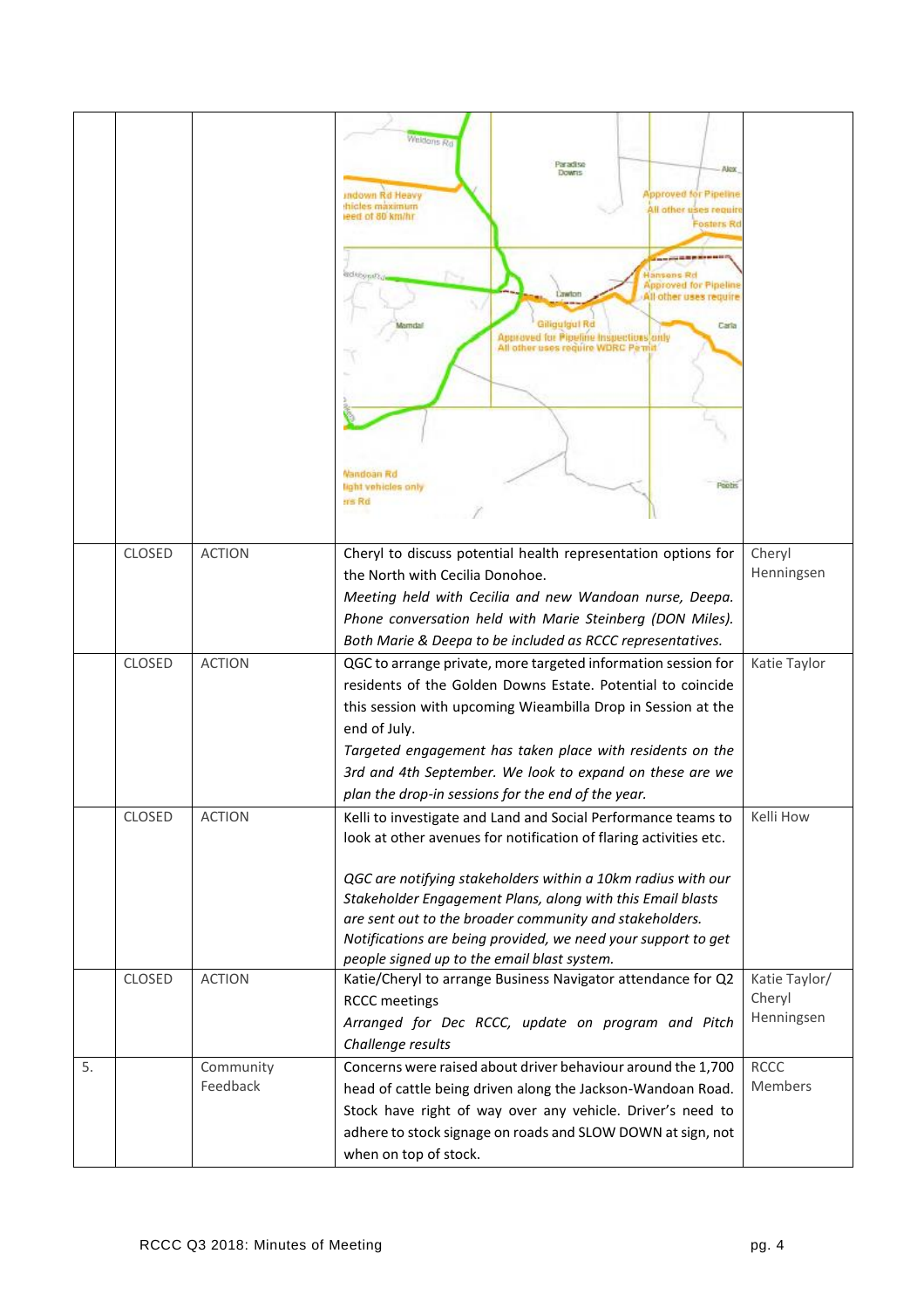|    |                        | QGC reinforced that driver behaviour is at the forefront of QGC<br>safety and that this topic is regularly tool boxed. Agreed that                                                                                                      |           |
|----|------------------------|-----------------------------------------------------------------------------------------------------------------------------------------------------------------------------------------------------------------------------------------|-----------|
|    |                        | information on how to drive around stock needs to be                                                                                                                                                                                    |           |
|    |                        | included. Stock movement was raised at toolboxes in July.                                                                                                                                                                               |           |
|    |                        | QGC will continue to communicate the message.                                                                                                                                                                                           |           |
|    |                        | Jodie WDRC advised that there are currently 10,000 head of<br>cattle on the roads within the Western Downs Regional                                                                                                                     |           |
|    |                        | Council area. Jodie is to confirm maximum number of stock                                                                                                                                                                               |           |
|    |                        | allowed per permit? Jodie also advised that WDRC are                                                                                                                                                                                    |           |
|    |                        | planning Facebook posts of stock route information.                                                                                                                                                                                     |           |
|    |                        | Driver behaviour of trucks - non QGC related - was raised. Side<br>tipper truck's not driving to conditions. Traffic is creating major                                                                                                  |           |
|    |                        | dust nuisance.                                                                                                                                                                                                                          |           |
|    |                        | Darren Cook put forward a possibility for small business<br>opportunities for Woleebee Creek Camp. Are there people<br>within the community that would be interested in offering<br>evening services such as: Hairdresser, Massage etc? |           |
|    |                        | Local Business Update:                                                                                                                                                                                                                  |           |
|    |                        | WCCI new member - Tegan Flavel                                                                                                                                                                                                          |           |
|    |                        | New Tourism signage has been erected<br>$\bullet$                                                                                                                                                                                       |           |
|    |                        | Sennex has opened a shopfront in main street<br>$\bullet$                                                                                                                                                                               |           |
|    |                        | Newsagency has closed                                                                                                                                                                                                                   |           |
|    |                        | New lease by 2 young locals of the Post Office.                                                                                                                                                                                         |           |
|    |                        | They are also looking at taking on some of the                                                                                                                                                                                          |           |
|    |                        | newsagency function such as sale of stationery.                                                                                                                                                                                         |           |
|    |                        | Prime Rentals have moved on.                                                                                                                                                                                                            |           |
| 6. | <b>Business Update</b> | Project Goog-a-binge:                                                                                                                                                                                                                   | Kelli How |
|    |                        | QGC is currently planning its development for 2019<br>and beyond to ensure sustained gas supply to                                                                                                                                      |           |
|    |                        | domestic and LNG customers.                                                                                                                                                                                                             |           |
|    |                        | QGC submitted an application to the Federal                                                                                                                                                                                             |           |
|    |                        | Government on 10 August seeking environmental                                                                                                                                                                                           |           |
|    |                        | approval for new wells in our northern area.                                                                                                                                                                                            |           |
|    |                        | This application seeks approval for all wells                                                                                                                                                                                           |           |
|    |                        | contemplated in this area from 2019 and beyond.<br>The application will be publicly available on the<br>$\bullet$                                                                                                                       |           |
|    |                        | DOEE website and subject to the Department's open                                                                                                                                                                                       |           |
|    |                        | and transparent approval process.                                                                                                                                                                                                       |           |
|    |                        | All proposed wells will connect to existing gas<br>$\bullet$                                                                                                                                                                            |           |
|    |                        | processing plants meaning no new major                                                                                                                                                                                                  |           |
|    |                        | infrastructure will be required.<br>By providing our full northern development scope,                                                                                                                                                   |           |
|    |                        | we can give the government and community                                                                                                                                                                                                |           |
|    |                        | certainty on the maximum development planned for                                                                                                                                                                                        |           |
|    |                        | the area.                                                                                                                                                                                                                               |           |
|    |                        | The majority of this development would be taking<br>place within Iman traditional country.                                                                                                                                              |           |
|    |                        |                                                                                                                                                                                                                                         |           |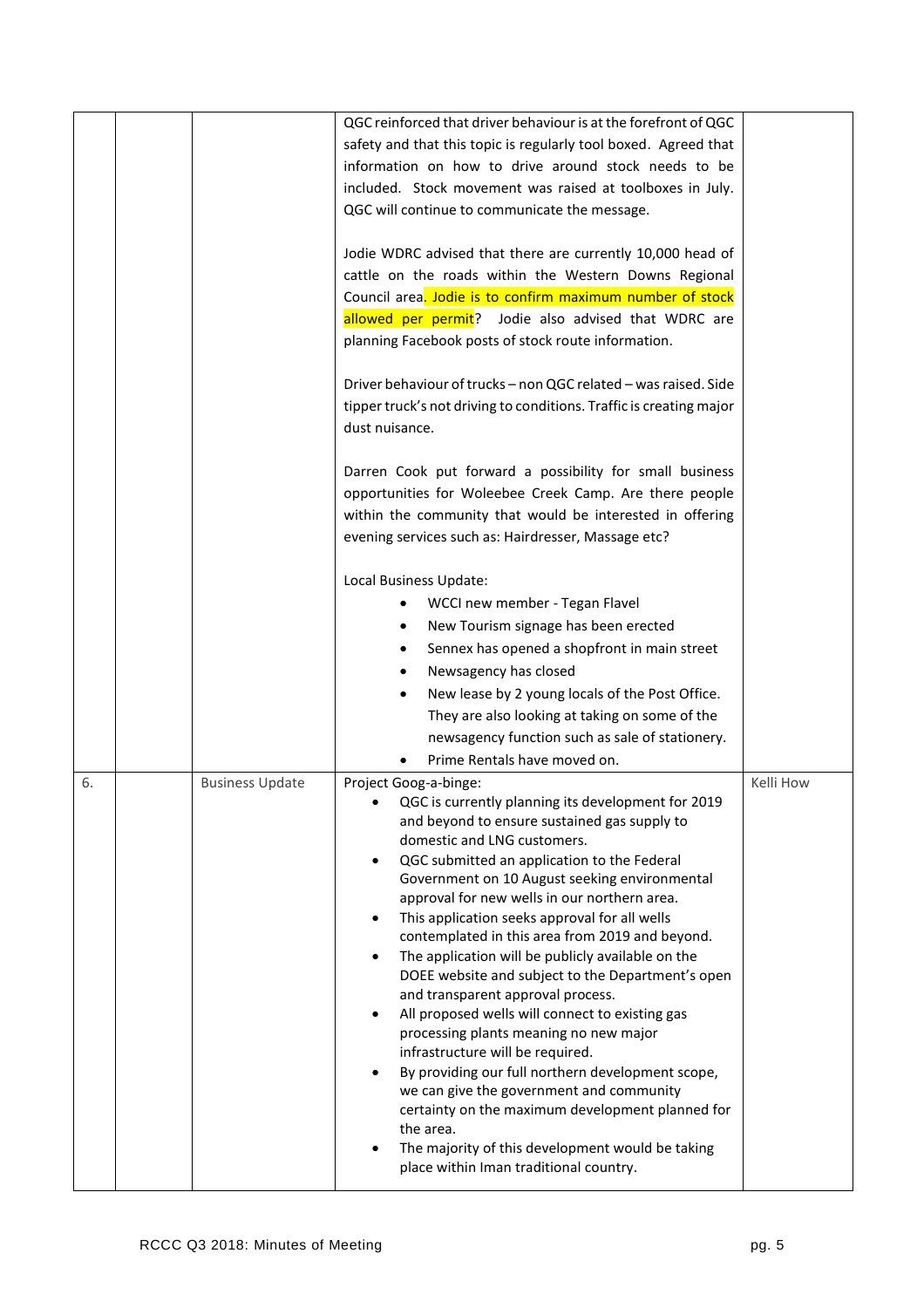|  | If approval is successful, the project will be called<br>$\bullet$<br>'Goog-a-binge', meaning Scrub Turkey in Iman<br>language. In recognition of this, the Iman elders<br>have provided the name 'Goog-a-binge'                                                                                                                                                                                                                                                                                                                                                                                                                                                                                                                             |            |
|--|----------------------------------------------------------------------------------------------------------------------------------------------------------------------------------------------------------------------------------------------------------------------------------------------------------------------------------------------------------------------------------------------------------------------------------------------------------------------------------------------------------------------------------------------------------------------------------------------------------------------------------------------------------------------------------------------------------------------------------------------|------------|
|  | Project Charlie Update:<br>Charlie Field Compressor Station construction<br>completed February 2018 with 12 compressors<br>operational and flowing gas from the 337 wells.<br>The personnel camp was demobilised, land has been<br>rehabilitated, and there are minor commission<br>works ongoing.                                                                                                                                                                                                                                                                                                                                                                                                                                           |            |
|  | Project Ruby Update:<br>Project Ruby is progressing successfully and safely to<br>$\bullet$<br>schedule.<br>At the end of August 2018, 131 of the 161 wells had<br>been drilled.<br>Project milestone achieved putting the first well on<br>production in May 2018.                                                                                                                                                                                                                                                                                                                                                                                                                                                                          |            |
|  | Project Murrumgama:<br>Shell continues to investigate the option of a new<br>solar energy project on QGCs existing land in the<br>Wandoan area, as part of a plan to deliver<br>renewable energy sources.<br>Still assessing viability, no final investment decision<br>$\bullet$<br>has been made however we hope to have a FID in<br>last half of this year.<br>If the project is approved it will be called<br>'Murrumgama', the name of the original tribe whose<br>land stretched from Charley's Creek in Chinchilla to<br>Woleebee Creek.<br>We support Traditional Owners promoting their<br>language and culture for the benefit of current and<br>future generations. The Barrunggam people have<br>provided the name 'Murrumgama'. | Simon Nish |
|  | Wellsite Inspections:<br>A team of 50 dedicated QGC operators are<br>continuing their ongoing program to inspect each of<br>QGC's more than 2,500 wells once every fortnight.<br>They take care to strictly adhere to land access and<br>weed management rules for individual properties.                                                                                                                                                                                                                                                                                                                                                                                                                                                    |            |
|  | Pipeline Inspections:<br>Working in small teams, QGC operators have<br>continued to inspect the 543km Wallumbilla<br>Gladstone Pipeline easement to monitor the<br>infrastructure and progress of vegetation<br>rehabilitation.                                                                                                                                                                                                                                                                                                                                                                                                                                                                                                              |            |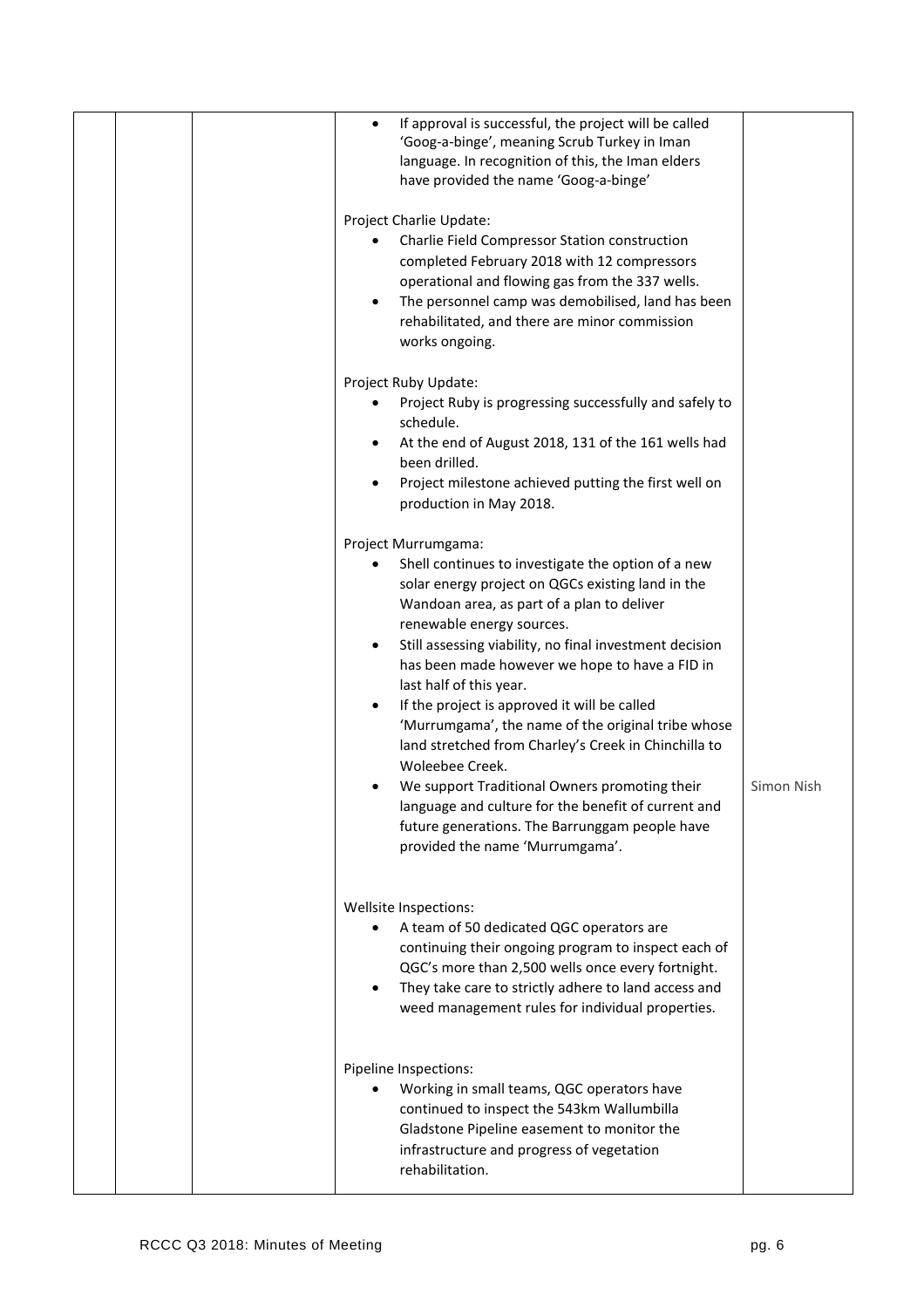|    |                         | $\bullet$<br>Water Treatment Update:        | $\circ$<br>$\circ$ | Activities include:<br>Gladstone.<br>Gladstone.       | Jo site) to west of Wandoan (Woleebee<br>Creek site) and between Chinchilla and<br>Daily, on-ground easement inspections<br>from west of Dalby (Ruby Jo site) to                                                                                                                                                                              | Aerial inspections from west of Dalby (Ruby<br>The Northern Water Treatment Plant, at Woleebee<br>Creek south-west of Wandoan, and the Kenya Water<br>Treatment Plant, south-west of Chinchilla, continue<br>to process water produced in the surrounding gas                                                                                                                                                                                                          |           |
|----|-------------------------|---------------------------------------------|--------------------|-------------------------------------------------------|-----------------------------------------------------------------------------------------------------------------------------------------------------------------------------------------------------------------------------------------------------------------------------------------------------------------------------------------------|------------------------------------------------------------------------------------------------------------------------------------------------------------------------------------------------------------------------------------------------------------------------------------------------------------------------------------------------------------------------------------------------------------------------------------------------------------------------|-----------|
|    |                         |                                             | fields.            | <b>Water Treatment</b><br>Plant                       | total volume of water processed in 2018 is<br>summarised in the table below:<br>Average daily<br>production<br>June 2018                                                                                                                                                                                                                      | The two plants enabled 97% of produced water in<br>the gas fields to be made available for beneficial use.<br>The average daily production of each plant and the<br>2018 year to date<br>production<br><b>June 2018</b>                                                                                                                                                                                                                                                |           |
|    |                         |                                             |                    | Kenya<br>Northern                                     | 22.5 ML/d<br>24.2 ML/d                                                                                                                                                                                                                                                                                                                        | 4,070 ML<br>4,375 ML                                                                                                                                                                                                                                                                                                                                                                                                                                                   |           |
|    |                         | Local Road Upgrades:<br>٠<br>$\bullet$<br>٠ | 2019.              | across our Operations.<br>completed on Perretts Road. | QGC continues its maintenance program with<br>Western Downs Regional Council, for local roads<br>PERRETS ROAD: Pavement repairs have been<br>will be conducted to improve rideability.<br>the sealed and unsealed sections of Wieambilla<br>3km) will be shaped and treated to reduce dust.<br>8km of Freemans road to reduce dust emissions. | RYALS ROAD: With QGC funding, Western Downs<br>Regional Council will commence the upgrading of<br>the Horse Creek Crossing on Ryals Road in August<br>CHAPMANS ROAD: Light grading of Chapmans road<br>WIEAMBILLA ROAD: QGC will fund repairs to both<br>Road. The Western end of the road (approximately<br>FREEMANS ROAD: QGC has treated approximately<br>SHULTZS ROAD: Pavement repairs will be completed<br>in the approach to the existing grid on Shultzs Road. |           |
| 7. | Local Content<br>Update | appended slides:<br>Local Procurement QGC:  |                    |                                                       |                                                                                                                                                                                                                                                                                                                                               | Kelli How provided an update on local content as per the                                                                                                                                                                                                                                                                                                                                                                                                               | Kelli How |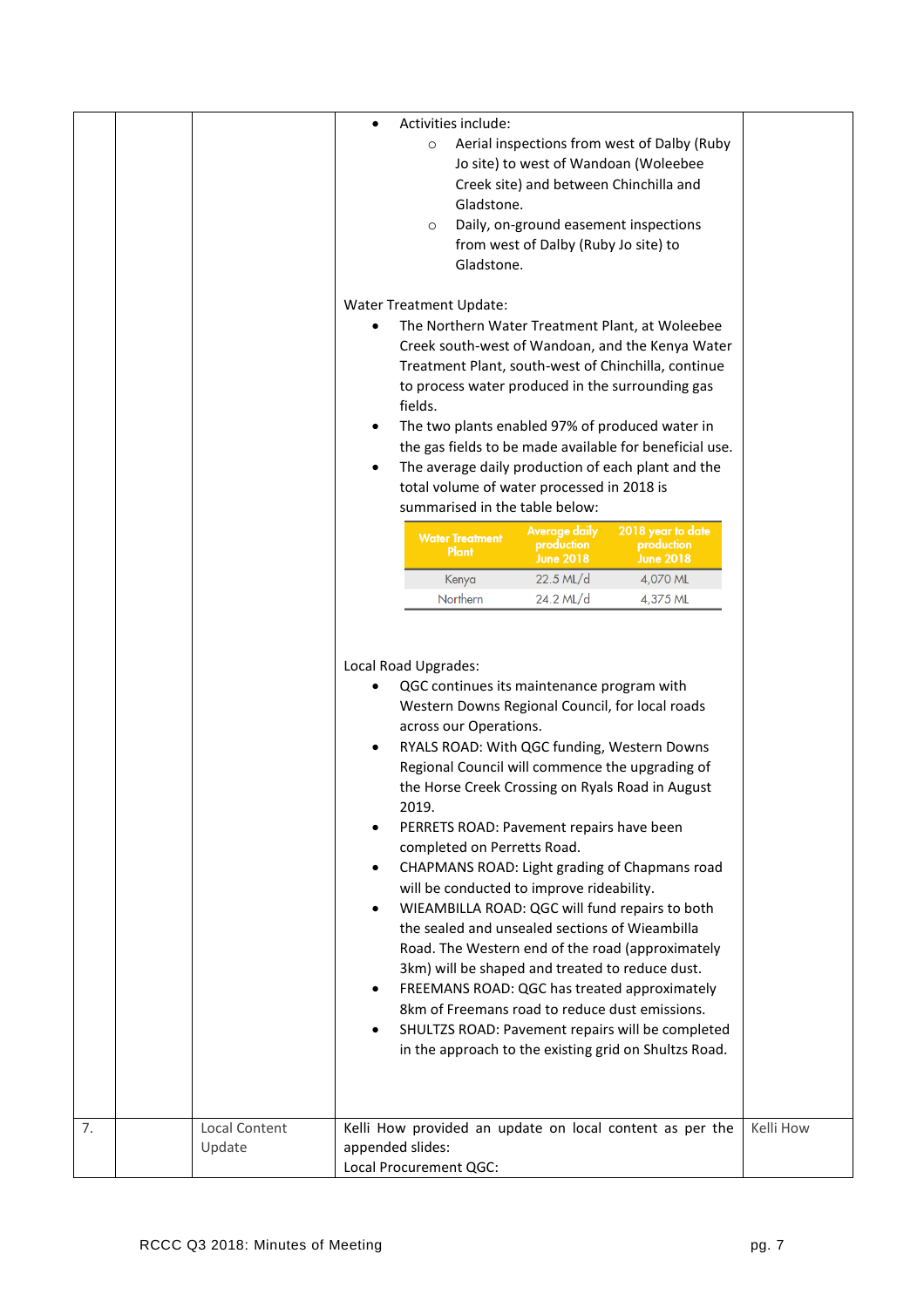|    |                              | \$12.3 Million spent directly by QGC in the WD, \$59<br>$\bullet$<br>million in Surat Basin for Q2.                 |           |
|----|------------------------------|---------------------------------------------------------------------------------------------------------------------|-----------|
|    |                              | Of note is from the beginning of 2018 to June 30, we                                                                |           |
|    |                              | have spent \$25 million with businesses in the                                                                      |           |
|    |                              | Western Downs.                                                                                                      |           |
|    |                              | Local Procurement Contractors:                                                                                      |           |
|    |                              | \$9.6 Million spent by major contractors in the WD,                                                                 |           |
|    |                              | Approx \$24 Million in Surat Basin for Q2.                                                                          |           |
|    |                              | Local Living:                                                                                                       |           |
|    |                              | 37.5% upstream (up from 36% last quarter), with our<br>٠                                                            |           |
|    |                              | 13 apprentices and trainees who are employed by                                                                     |           |
|    |                              | MIGAS it is 40% workers living upstream. These                                                                      |           |
|    |                              | results are at 30 June 2018.                                                                                        |           |
|    |                              | Local living a focus for QGC moving forward<br>٠                                                                    |           |
|    |                              | Jobs are still being advertised locally and offering<br>$\bullet$                                                   |           |
|    |                              | local living allowance as an incentive                                                                              |           |
|    |                              | Chinchilla Accommodation:                                                                                           |           |
|    |                              | There has been a substantial increase in QGC usage                                                                  |           |
|    |                              | of Chinchilla Motel Accommodation.                                                                                  |           |
|    |                              | All staff staying less than 5 nights are required to                                                                |           |
|    |                              | engage the services of the local Chinchilla motels.                                                                 |           |
| 8. | QGC Pathways                 | The 2019 QGC Pathways Program will be offering 12 positions                                                         | Kelli How |
|    |                              | within the following roles:<br>Electrical Instrumentation and Control (Dual<br>$\circ$                              |           |
|    |                              | Trade) Apprenticeship (5-year duration)                                                                             |           |
|    |                              | Mechanical Fitting Apprenticeship (4-year<br>$\circ$                                                                |           |
|    |                              | duration)                                                                                                           |           |
|    |                              | Process Plant Operations Traineeship (2-<br>$\circ$                                                                 |           |
|    |                              | year duration)                                                                                                      |           |
|    |                              | Wellsite Operations Traineeship (2-year<br>O                                                                        |           |
|    |                              | duration)<br>Warehousing Traineeship (2-year duration)                                                              |           |
|    |                              | O<br>Information sessions were held in:                                                                             |           |
|    |                              | Dalby $-15$ August, 2018<br>$\circ$                                                                                 |           |
|    |                              | Chinchilla - 15 August, 2018<br>$\circ$                                                                             |           |
|    |                              | Tara - 16 August, 2018<br>$\circ$                                                                                   |           |
|    |                              | Miles - 16 August, 2018<br>$\circ$                                                                                  |           |
|    |                              | Applications close on 7 September, 2019<br>٠                                                                        | Kelli How |
| 9. | Caring for Local<br>Wildlife | QGC has assisted the Chinchilla Vet Services to<br>$\bullet$<br>establish a professional wildlife care and rescue   |           |
|    |                              | service locally.                                                                                                    |           |
|    |                              | The facility offers emergency triage and recovery                                                                   |           |
|    |                              | services.                                                                                                           |           |
|    |                              | Our strategy to build skills in-house with a local vet,                                                             |           |
|    |                              | has increased the Chinchilla community's capacity for                                                               |           |
|    |                              | treating wildlife and opened up new networks and                                                                    |           |
|    |                              | with<br>other<br>specialised<br>opportunities<br>wildlife                                                           |           |
|    |                              | sanctuaries and carers in and around the region.                                                                    |           |
|    |                              | By utilising a local provider, QGC has seen a reduction<br>in kilometres driven by staff to support wildlife on the |           |
|    |                              | region's roads, reducing driver exposure and helping                                                                |           |
|    |                              | teams reach their safety goals.                                                                                     |           |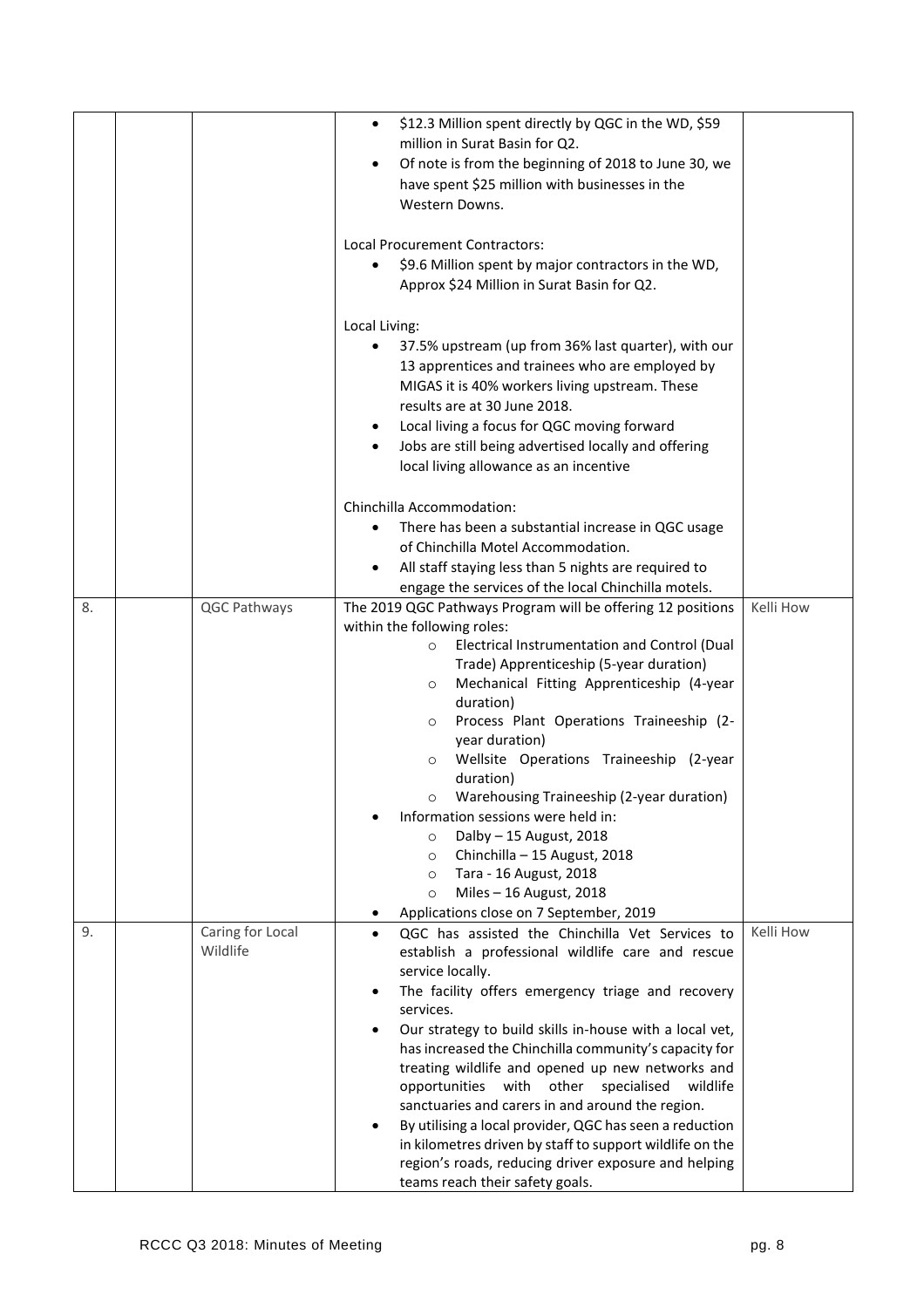| 10. | Social Investment | Simon Nish provided an update on Social Investment as per                                     | Simon Nish |
|-----|-------------------|-----------------------------------------------------------------------------------------------|------------|
|     |                   | the appended slides:                                                                          |            |
|     |                   |                                                                                               |            |
|     |                   | Communities Fund 2018<br>We heard the Communities Fund was<br>$\Omega$                        |            |
|     |                   | valued and provided great support for                                                         |            |
|     |                   | community groups in the WD.                                                                   |            |
|     |                   | Info sessions were held in July, round closes<br>$\circ$                                      |            |
|     |                   | 31 <sup>st</sup> August, Grant assessment panels 19 <sup>th</sup>                             |            |
|     |                   | September.                                                                                    |            |
|     |                   | Successful and unsuccessful applicants will<br>$\circ$                                        |            |
|     |                   | be notified before the end of the year, with                                                  |            |
|     |                   | successful projects starting in 2019. Those                                                   |            |
|     |                   | who are unsuccessful will be able to contact<br>us for feedback.                              |            |
|     |                   | <b>STEM</b>                                                                                   |            |
|     |                   | World Science Festival was visited by more<br>$\circ$                                         |            |
|     |                   | than 7000 people from both Chinchilla and                                                     |            |
|     |                   | Gladstone.                                                                                    |            |
|     |                   | Future<br>Makers<br>Teacher<br>development<br>$\circ$                                         |            |
|     |                   | scheduled for T3, industry<br>program                                                         |            |
|     |                   | professional engagement with students T3                                                      |            |
|     |                   | and T4.<br>o Questacon Science Circus visited Chinchilla                                      |            |
|     |                   | 31 July.                                                                                      |            |
|     |                   | Promoting the Region                                                                          |            |
|     |                   | New welcoming project proposal received<br>$\circ$                                            |            |
|     |                   | from WDRC - resource development and                                                          |            |
|     |                   | support to promote region.                                                                    |            |
|     |                   | Welcome Packs being created in both hard<br>$\circ$                                           |            |
|     |                   | copy and digital formats. Welcome packs                                                       |            |
|     |                   | include local information, and stories to be<br>given to those interested in moving to the    |            |
|     |                   | region.                                                                                       |            |
|     |                   | Health-E-Regions                                                                              |            |
|     |                   | We had heard concerns around the Healthy-<br>$\circ$                                          |            |
|     |                   | e-Regions program ceasing - just when                                                         |            |
|     |                   | schools were noticing better educational                                                      |            |
|     |                   | outcomes for students. The program is                                                         |            |
|     |                   | continuing in 5 schools for another 3 years.<br>Visits to schools occurred in March, staff PD |            |
|     |                   | $\circ$<br>sessions held in April and May.                                                    |            |
|     |                   | New audiology support commenced in July.<br>$\circ$                                           |            |
|     |                   | This new service was accessed by over 45                                                      |            |
|     |                   | students.                                                                                     |            |
|     |                   | <b>Emerging Exporters</b>                                                                     |            |
|     |                   | Successful participants announced 1st June                                                    |            |
|     |                   | The<br>program<br>gives<br>Western<br>Downs<br>$\circ$                                        |            |
|     |                   | businesses the tools to enter and showcase                                                    |            |
|     |                   | their local produce to international export<br>markets                                        |            |
|     |                   | o The program will continue for another 3                                                     |            |
|     |                   | years                                                                                         |            |
|     |                   | <b>Business Navigators</b>                                                                    |            |
|     |                   | o Business Navigators program underway.                                                       |            |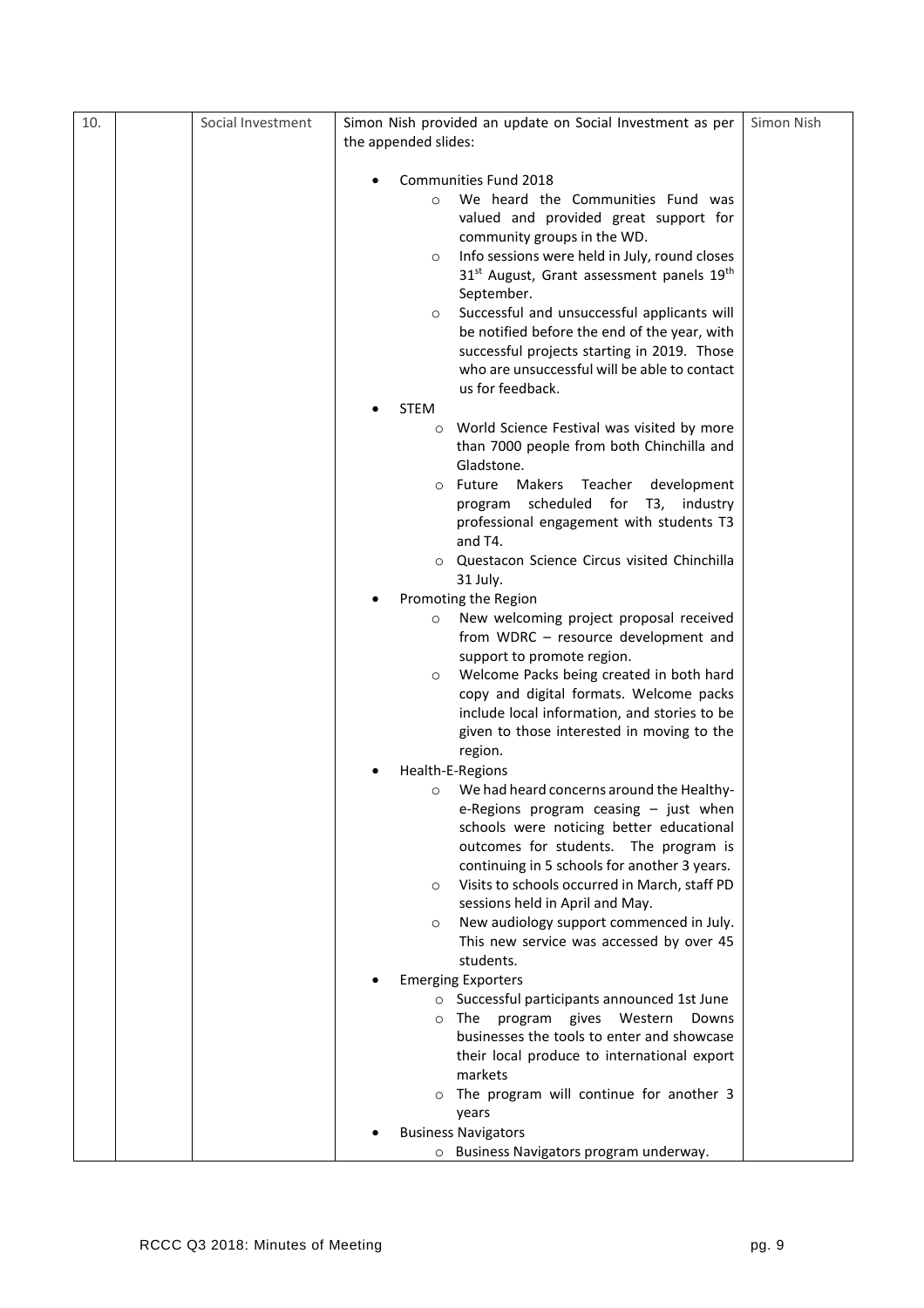|     |                             | Businesses are encouraged to express their<br>$\circ$<br>interest in taking part in this free program by<br>contacting<br>the<br>experienced<br>business<br>navigators team<br>o Website:<br>www.navigatorwesterndowns.com.au<br>An exciting part of our Business Navigators<br>$\circ$<br>program is a pitch competition that will be<br>held in Chinchilla on the evening of<br>Thursday, 29th November.<br>There are great prizes of up to \$10,000 for<br>$\circ$<br>winning business ideas. Categories for the<br>competition include:<br>Spring ups (existing business with a<br>$\circ$<br>great idea to grow) \$10K prize<br>(new/emerging<br>Start-ups<br>$\circ$<br>businesses) 10K prize<br>Youth business (24 and under) 5K<br>$\circ$<br>prize |            |
|-----|-----------------------------|-------------------------------------------------------------------------------------------------------------------------------------------------------------------------------------------------------------------------------------------------------------------------------------------------------------------------------------------------------------------------------------------------------------------------------------------------------------------------------------------------------------------------------------------------------------------------------------------------------------------------------------------------------------------------------------------------------------------------------------------------------------|------------|
| 11. | Sponsorships &<br>Donations | Sponsorship and Donations Program<br>$\bullet$<br>8 Successful applications for round 3 2018.<br>$\circ$<br>Closing date of 30 <sup>th</sup> September for final<br>$\circ$<br>round of the year.                                                                                                                                                                                                                                                                                                                                                                                                                                                                                                                                                           | Kat Norman |
|     |                             | <b>Brigalow Charity Bush Carnival</b><br><b>Brigalow Recreation Ground</b><br>Garden Competition - Signage<br>Chinchilla Horticultural Society<br><b>Wandoan State School P-10</b><br>NAIDOC 2018<br>Jandowae Memorial Hall Committee<br>Air Conditioner<br>2018 Chinchilla Grandfather Clock Campdraft -<br>Chinchilla A&P Assoc<br>Ambulance<br><b>Juandah Rodeo Association</b><br>2018 Wandoan Rodeo<br><b>Tara Local Ambulance Committee</b><br>Joy Ride Event<br>St Josephs Parents and Friends Association<br>Active bodies, Active minds<br>Total \$8,212.80                                                                                                                                                                                        |            |
| 12. | Community<br>Feedback       | Questions: Of the 576 questions received in Q2 2018<br>the main topics included:<br>Employment (44)<br>$\circ$<br>Procurement (86)<br>$\circ$<br>Social Investment (104)<br>$\circ$<br>Other (342)<br>$\circ$<br>Complaints: There were 11 complaints or negative<br>comments during Q2 2018. Topics included:<br>Environmental<br>$\circ$<br>Land Access breaches<br>$\circ$<br>Social Investment<br>$\circ$<br><b>Social Amenity</b><br>$\circ$<br>We will continue to share the general feedback<br>trends and complaints we get in the business to<br>increase transparency and provide accountability for<br>us to improve over time                                                                                                                   | Kat Norman |
| 13. | <b>Email Blasts</b>         | RCCC members encouraged to sign up and distribute<br>$\bullet$<br>sign up details to local community.<br>If you'd like to receive short email updates about<br>activities<br>we're<br>conducting in<br>what<br>your                                                                                                                                                                                                                                                                                                                                                                                                                                                                                                                                         | Kat Norman |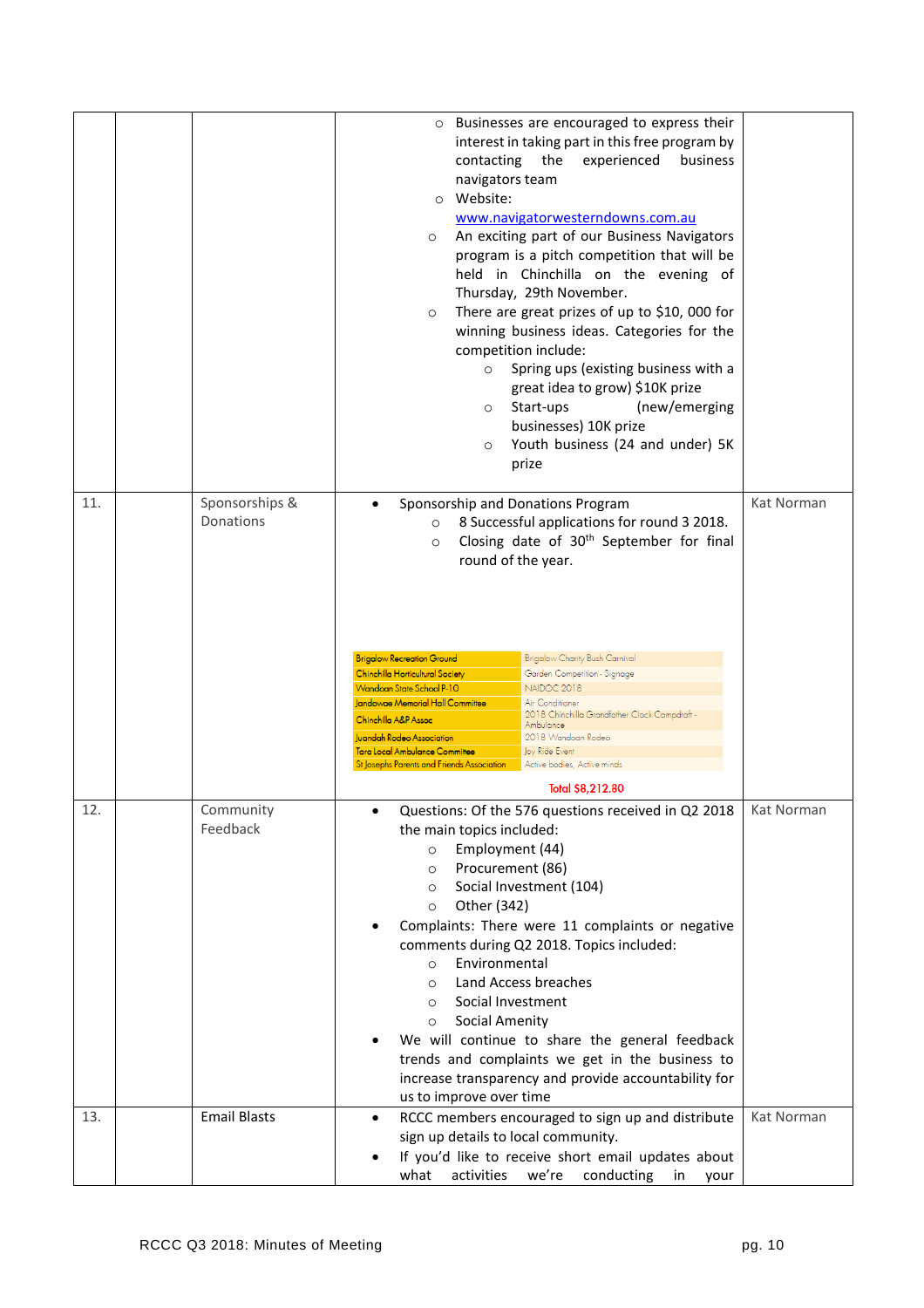|     |                          | neighborhood in the Western Downs, simply<br>subscribe:<br>http://www.shell.com.au/aboutus/projects-and-<br>locations/ggc/news/signup-for-newsletter.html<br>You can also register to receive our Operations<br>Bulletin, subscribe here:<br>www.shell.com.au/qgc-opsbulletin                                                                                                                                                                                                                                                                                                                                                                                                                                                                                                                                                                                                                                                                                                                                                                                                                                                                                                                                                                                                                                                                                                                                                                                                                       |                              |
|-----|--------------------------|-----------------------------------------------------------------------------------------------------------------------------------------------------------------------------------------------------------------------------------------------------------------------------------------------------------------------------------------------------------------------------------------------------------------------------------------------------------------------------------------------------------------------------------------------------------------------------------------------------------------------------------------------------------------------------------------------------------------------------------------------------------------------------------------------------------------------------------------------------------------------------------------------------------------------------------------------------------------------------------------------------------------------------------------------------------------------------------------------------------------------------------------------------------------------------------------------------------------------------------------------------------------------------------------------------------------------------------------------------------------------------------------------------------------------------------------------------------------------------------------------------|------------------------------|
| 14. | EconomX<br>Roadshows     | Supply Chain Visibility Update:<br>12-month pilot is currently underway.<br>Desired outcomes:<br>The community has improved visibility of<br>$\circ$<br>and access to business opportunities in our<br>supply chain<br>QGC has better visibility of and access to<br>$\circ$<br>local and indigenous suppliers<br>A platform for our procurement staff to test the<br>market (pricing, capability etc.)<br>A mechanism for QGC and major contractors to<br>provide specific feedback to unsuccessful vendors<br>To be a successful program we need a joint<br>$\bullet$<br>partnership between QGC, Suppliers, Chambers &<br>the community.<br>Responsibilities:<br>QGC - Keeping demand fresh, making sure<br>$\circ$<br>opportunities are always loaded up in the<br>system<br>Supplier - Keeping their profile up to date<br>$\circ$<br>and ensuring it properly represents their<br>capabilities, reaching out to local chambers<br>for support<br>Chamber - Brokering role between QGC<br>$\circ$<br>and suppliers, support suppliers to put their<br>best foot forward for opportunities, staying<br>in touch with what opportunities are<br>available<br>Community - Advertising the program with<br>$\circ$<br>their local communities, sharing<br>opportunities to the local businesses,<br>friends and family when they become<br>available.<br>EconomX Roadshows to be held next week in Dalby,<br>Chinchilla, Tara, Miles, Jandowae and Wandoan.<br>Flyers distributed to RCCC members. | <b>Ben Hughes</b>            |
| 15. | Items for next<br>agenda | December meeting<br>Original date proposed date for next meeting was<br>the 6th December however this conflicts with a<br>WDRC function. Date has been changed to<br>Wednesday 5th December - Joint committee<br>meeting.<br>Katie Taylor handed out voting slips for two options for<br>December meeting:                                                                                                                                                                                                                                                                                                                                                                                                                                                                                                                                                                                                                                                                                                                                                                                                                                                                                                                                                                                                                                                                                                                                                                                          | Deb Camden<br>& Katie Taylor |